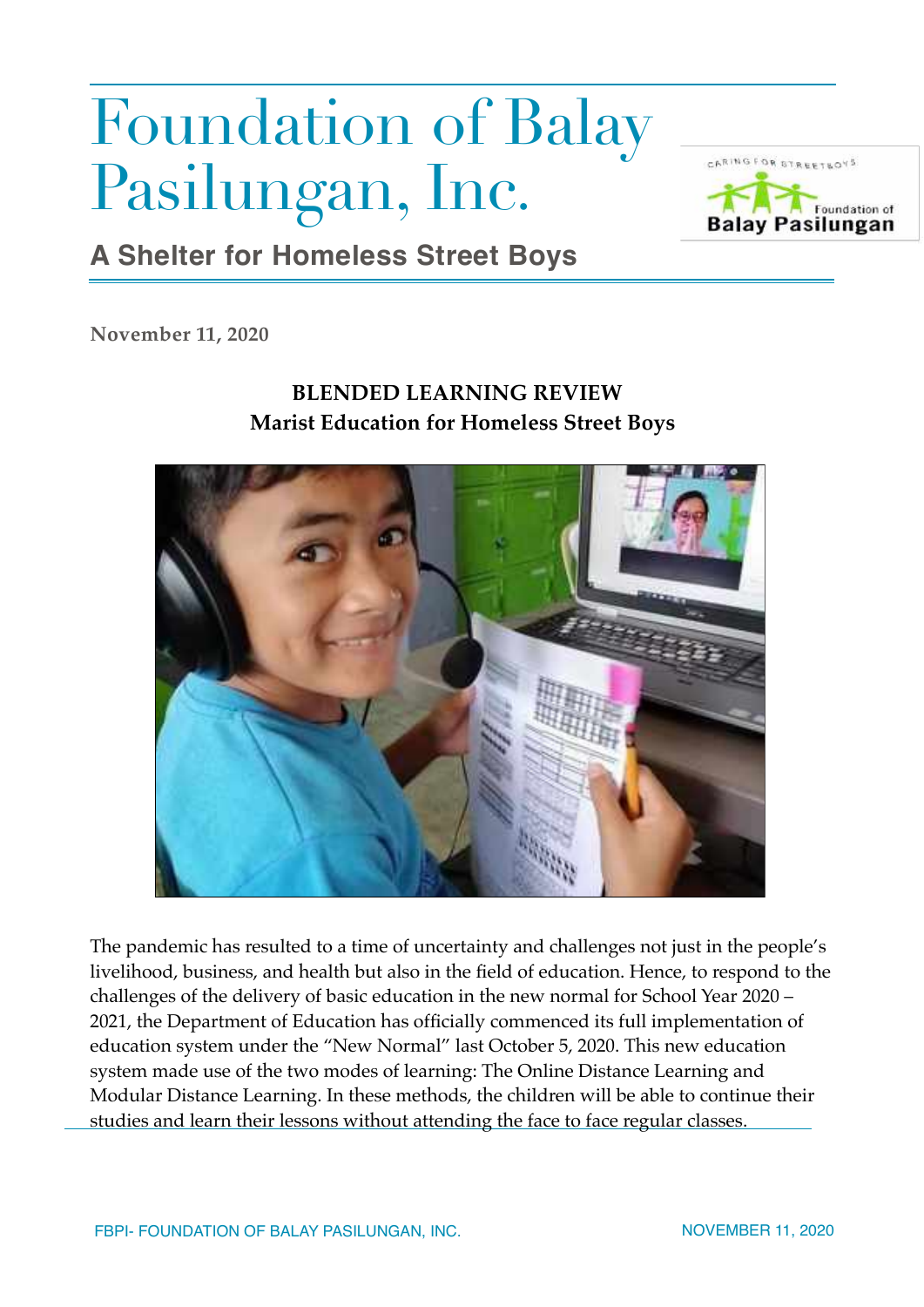The Philippine government has strictly prohibited gatherings for which the traditional face to face classes are a part of. Following health protocols imposed and this new education system will surely prevent the children from close contact with other people and will be safe from acquiring the deadly Corona Virus.



Since this is new to all of us, we had encountered some major problems after a month of its implementation. One of which was the slowing down of the internet connections. Since the internet connection is the most vital element that we need in this new learning process, we experienced dilemmas along the way. Fortunately, we were able to address this problem in the soonest possible time. We also encountered concerns in the distribution and retrieval of learning modules in the respective schools of the children. We also received some modules that were not properly photocopied that resulted to difficulties on the part of the boys reading and studying the modules as well as the staff who were helping them in their lessons. Fortunately, the Local Government Unit (LGU) is already addressing this problem.

In spite of all the hindrances we were experiencing, we were able to cope up, adapt and engage in the new normal education system. With the support and help of all the FBPI staff, the boys were able to finish their modules on time. Most of the staff were assisting the boys and they are teaching the boys with sincerity and full